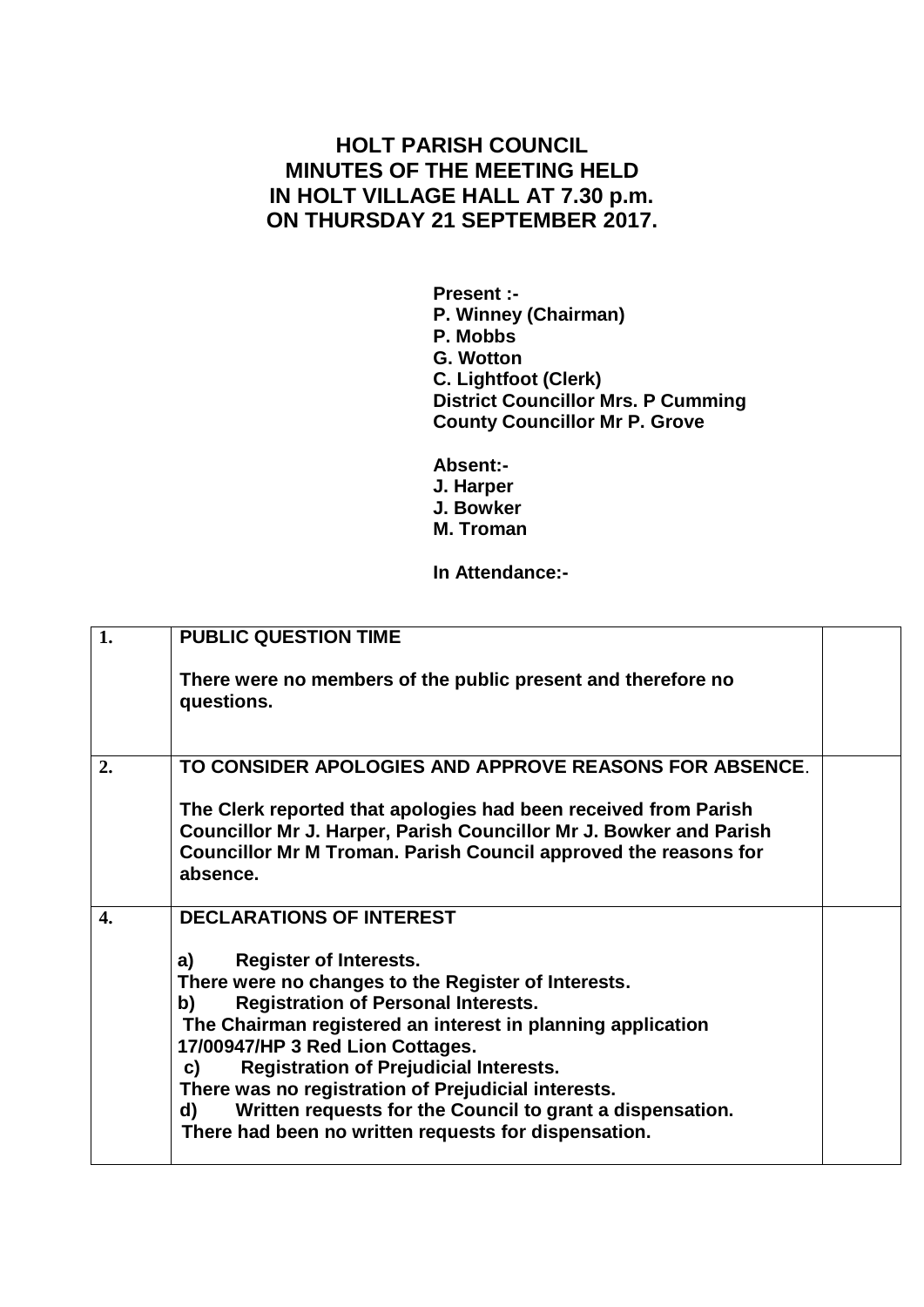| 4. | <b>COUNTY AND DISTRICT COUNCILLOR REPORTS.</b>                                                                                                                                                      |  |
|----|-----------------------------------------------------------------------------------------------------------------------------------------------------------------------------------------------------|--|
|    | County Councillor Mr P. Grove provided the Clerk with a summary of<br>the items discussed in his report. The main matters of note were;<br>a) Children's services.                                  |  |
|    | Following the outcome of the Ofsted report Children's services are<br>now working with the support of Essex County Council as their<br><b>Improvement Partner.</b><br>b) Road improvements.         |  |
|    | £12million is being invested in road improvements in the County.<br>c) New Road.                                                                                                                    |  |
|    | A road elevation scheme is due to be carried out on New Road to<br>alleviate problems in times of flooding.<br>d) Carrington Bridge.                                                                |  |
|    | It is hoped that a final decision on Carrington Bridge will be made in<br>the Government's autumn statement.<br>e) The Chantry School.                                                              |  |
|    | GCSE results - 78% of pupils achieved a standard pass in English and<br>Maths (4 and above).                                                                                                        |  |
|    | District Councillor Mrs P. Cumming reported on the following matters<br>of note.                                                                                                                    |  |
|    | a) Planning department.<br>The speed of validations has improved but further work is needed on<br>the speed of determination.                                                                       |  |
|    | b) Community support.<br>MHDC are in the process of establishing a team of officers to provide<br>community support services, for example providing IT skills.<br>c) Tour of Britain.               |  |
|    | This was a very successful event and a good promotion for tourism in<br>the area.<br>d) Litter picking.                                                                                             |  |
|    | A litter pick has been completed between Broomfields and the Holt<br>Fleet. Parish Council commented on what a good job had been done<br>and the Chairman confirmed he had sent an email of thanks. |  |
| 5. | TO APPROVE THE MINUTES OF THE MEETING OF HOLT PARISH<br><b>COUNCIL HELD ON 17 AUGUST 2017.</b>                                                                                                      |  |
|    | The minutes of the Meeting of Holt Parish Council held on Thursday 17<br>August 2017 were approved by Parish Council and signed by the<br>Chairman as a true record.                                |  |
| 6. | <b>PROGRESS REPORTS</b>                                                                                                                                                                             |  |
|    | a) Worcestershire Velo – progress report.<br>The forthcoming Velo race was discussed in detail. The Chairman and<br>Clerk reported that they had been in contact with Matt Hodgson of CSM           |  |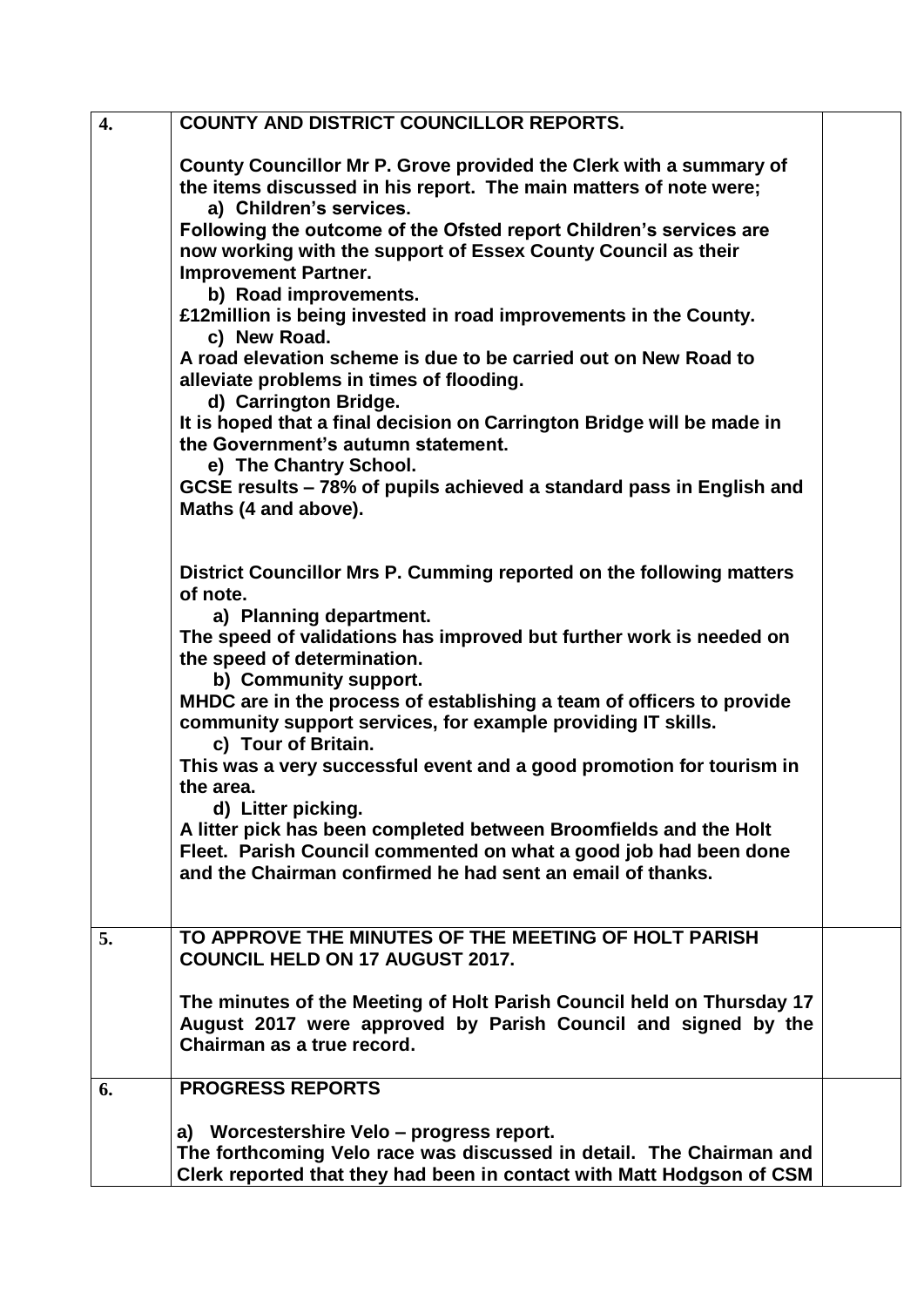|    | and arrangements for the shuttle bus from Holt Fishing Pools were now                                                                          |           |
|----|------------------------------------------------------------------------------------------------------------------------------------------------|-----------|
|    | finalised. The Clerk reported that she had been to visit both of the                                                                           |           |
|    | public houses in the Parish but they had both decided to remain closed                                                                         |           |
|    | on the day of the Velo. It was commented that what could have been a                                                                           |           |
|    | fantastic event had been compromised by short notice and poor                                                                                  |           |
|    | planning. County Councillor Mr P. Grove said there would be an                                                                                 |           |
|    | opportunity for Parish Council to provide feedback post the race.                                                                              |           |
|    | b) Tree and hedge cutting - School Lane - progress report.                                                                                     |           |
|    | It was reported that this job had been completed by Mr Goodman.                                                                                |           |
|    | c) Appointment of Parish Footpaths Officer - progress report.                                                                                  |           |
|    | The Clerk reported that should had put Mr Trevor Bourne in contact                                                                             | <b>CL</b> |
|    | with WCC footpaths department to arrange training for the role.                                                                                |           |
|    | d) Project to refurbish Parish benches - progress report.                                                                                      |           |
|    | The Chairman reported that Mr Jobson had completed the job and the                                                                             | <b>PW</b> |
|    | benches would be replaced shortly.                                                                                                             |           |
|    | e) Millennium Green grant funding - progress report.                                                                                           |           |
|    | It was reported that a decision was still awaited on the Millennium<br>Green Lottery Grant. The Clerk was asked to chase up the application.   | <b>CL</b> |
|    | The Chairman reported that Parish Council still needed to make                                                                                 |           |
|    | payments on a number of items relating to the Millennium Green but                                                                             |           |
|    | these payments would be reclaimed from the grant funding.                                                                                      |           |
|    |                                                                                                                                                |           |
| 8. | <b>PLANNING</b>                                                                                                                                |           |
|    | <b>Applications Pending.</b><br>a)                                                                                                             |           |
|    | 17/00564/HP Irena, Ockeridge Lane. Front porch, rear and side                                                                                  |           |
|    | extension and detached 3 bay garage with room over. (Recommend                                                                                 |           |
|    | refusal). There had been no further progress on this application.                                                                              |           |
|    |                                                                                                                                                |           |
|    | Approvals/Refusals.<br>b)                                                                                                                      |           |
|    | 17/00947/HP 3 Red Lion Cottages, WR6 6LZ. Single storey kitchen                                                                                |           |
|    | extension (Approved).                                                                                                                          |           |
|    | 17/00743/HP 2 Cherry Orchard, WR6 6ND. Single storey rear extension                                                                            |           |
|    | (Approved).                                                                                                                                    |           |
|    | 17/00801/FUL 12 Cherry Orchard, WR6 6ND. New detached bungalow                                                                                 |           |
|    | (Approved).                                                                                                                                    |           |
|    | <b>Other Planning issues.</b><br>C)                                                                                                            |           |
|    | Appeal APP/J1860/W/17/3172423                                                                                                                  |           |
|    | Land at OS 7848 Ockeridge, Wichenford.                                                                                                         |           |
|    | The documentation relating to this appeal had been circulated to Parish<br>Council prior to the Meeting. It was noted that the Appeal had been |           |
|    | successful and a number of the conditions on the original application                                                                          |           |
|    | had been amended.                                                                                                                              |           |
| 9. | <b>FINANCE</b>                                                                                                                                 |           |
|    | a) To note the current bank balances.                                                                                                          |           |
|    | It was confirmed that the Deposit Account stood at £3988.22p and the                                                                           |           |
|    | Current Account stood at £1808.68p. The Clerk confirmed that the                                                                               |           |
|    | second half of the precept had still to be received.                                                                                           |           |
|    | b) To consider payments made in accordance with the attached                                                                                   |           |
|    | schedule.                                                                                                                                      |           |
|    | The following cheques were approved retrospectively:-                                                                                          |           |